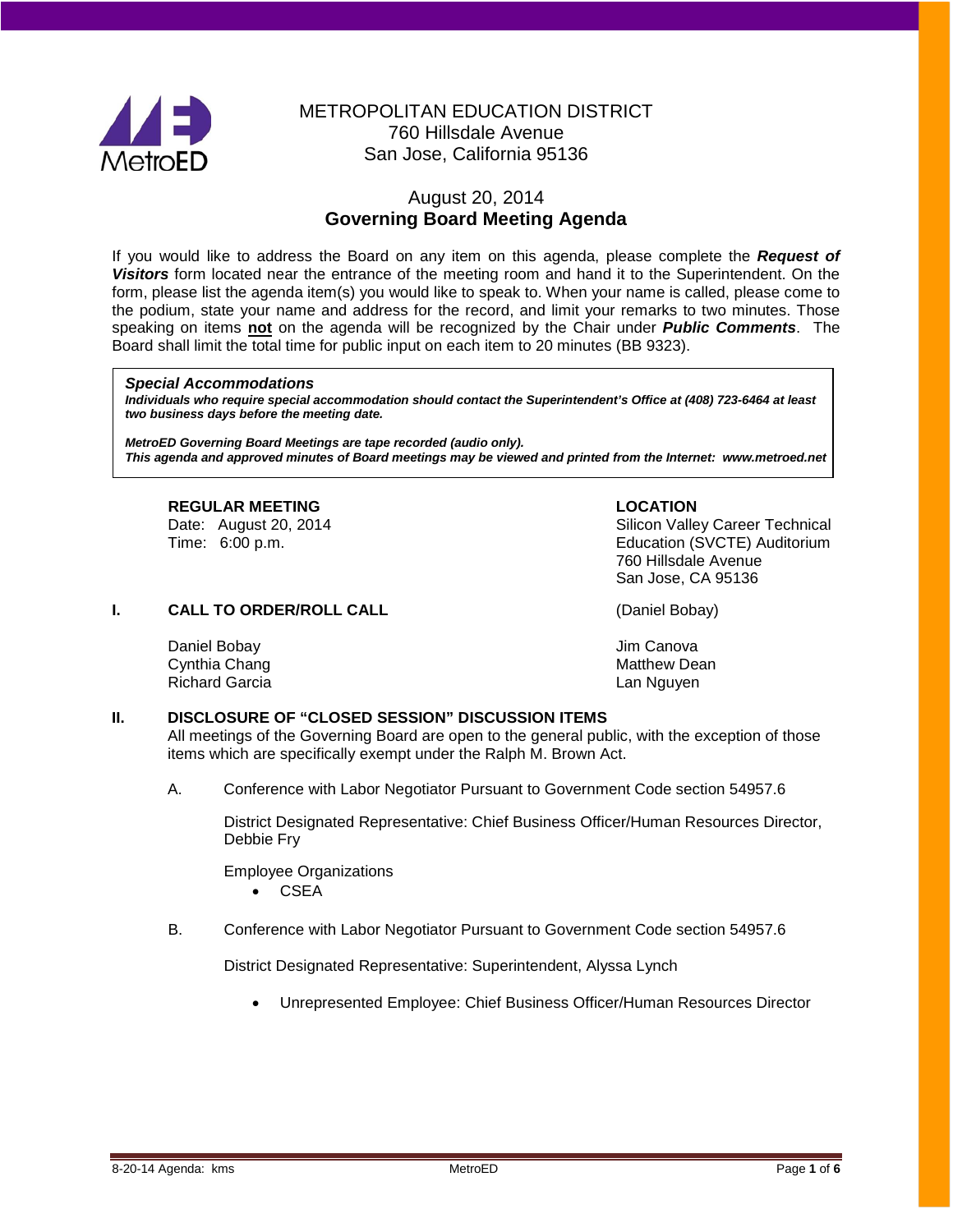# **III. PUBLIC COMMENTS REGARDING CLOSED SESSION ITEMS**

Members of the public may address the Board on any subject not on tonight's agenda; however, provisions of the Brown Act (Government Code 54954.2(a) and .3) preclude any action. As an unagendized item, no response is required from the Board or District Staff and no action can be taken; however, the Board may instruct the Superintendent to agendize the item for a future meeting. When your name is called, please come to the podium, state your name and address for the record, and limit your remarks to two minutes for individuals or five minutes for a group.

| IV.   | <b>ADJOURN TO CLOSED SESSION</b>                               | Time: 6:02 p.m.<br>Location: SVCTE, RM 819           |
|-------|----------------------------------------------------------------|------------------------------------------------------|
| V.    | <b>REGULAR MEETING</b><br><b>Reconvene from Closed Session</b> | Time: 7:00 p.m.<br><b>Location: SVCTE Auditorium</b> |
| VI.   | REPORT OF CLOSED SESSION ACTIONS                               | (Daniel Bobay)                                       |
| VII.  | <b>PLEDGE OF ALLEGIANCE</b>                                    | (Daniel Bobay)                                       |
| VIII. | <b>ADOPT AGENDA</b>                                            | (Daniel Bobay)                                       |
| IX.   | <b>SPECIAL ORDER OF BUSINESS</b>                               | (Alyssa Lynch)                                       |

The Superintendent will update the Board on special projects or may request that individuals be allowed to present an item out of order on the agenda to accommodate their schedules.

# **X. PUBLIC COMMENTS**

*Members of the public may address the Board on any subject not on tonight's agenda; however, provisions of the Brown Act (Government Code 54954.2(a) and .3) preclude any action. As an unagendized item, no response is required from the Board or District Staff and no action can be taken; however, the Board may instruct the Superintendent to agendize the item for a future meeting. When your name is called, please come to the podium, state your name and address for the record, and limit your remarks to two minutes for individuals or five minutes for a group.*

# **XI. APPROVAL OF MINUTES (Daniel Bobay)**

1. Action Item: Approval of Minutes from the Regular Board Meeting of [June 11](http://fbsd.metroed.net/ksmith/Board_Agenda/08-20-14BoardAgenda/Item-01_06-11-14BoardMinutes.pdf) and [25,](http://fbsd.metroed.net/ksmith/Board_Agenda/08-20-14BoardAgenda/Item-01_06-25-14BoardMinutes.pdf) 2014 and the Governing Board Retreat of [July 31, 2014.](http://fbsd.metroed.net/ksmith/Board_Agenda/08-20-14BoardAgenda/Item-01_07-31-14BoardRetreatMinutes.pdf)

# **XII. CONSENT/ACTION CALENDAR (ACTION)**

**All matters listed under the Consent/Action Calendar and marked with an \*asterisk are considered by the Governing Board to be routine and will be enacted in one motion.** There will be no discussion of these items prior to the time the Board considers the motion, unless members of the Board or the Superintendent request specific items to be discussed and/or removed from the Consent Calendar.

Recommendation: The Superintendent recommends approval of Consent Calendar items \*2 through \*17. .

# **BUSINESS AND FINANCIAL FUNCTIONS**

# \*2. **Action Item: [Approve June Warrants](http://fbsd.metroed.net/ksmith/Board_Agenda/08-20-14BoardAgenda/Item-02.pdf) Approval List (Joyce Shen)**

Recommendation: That the Governing Board approve the Board Warrant List as presented for June.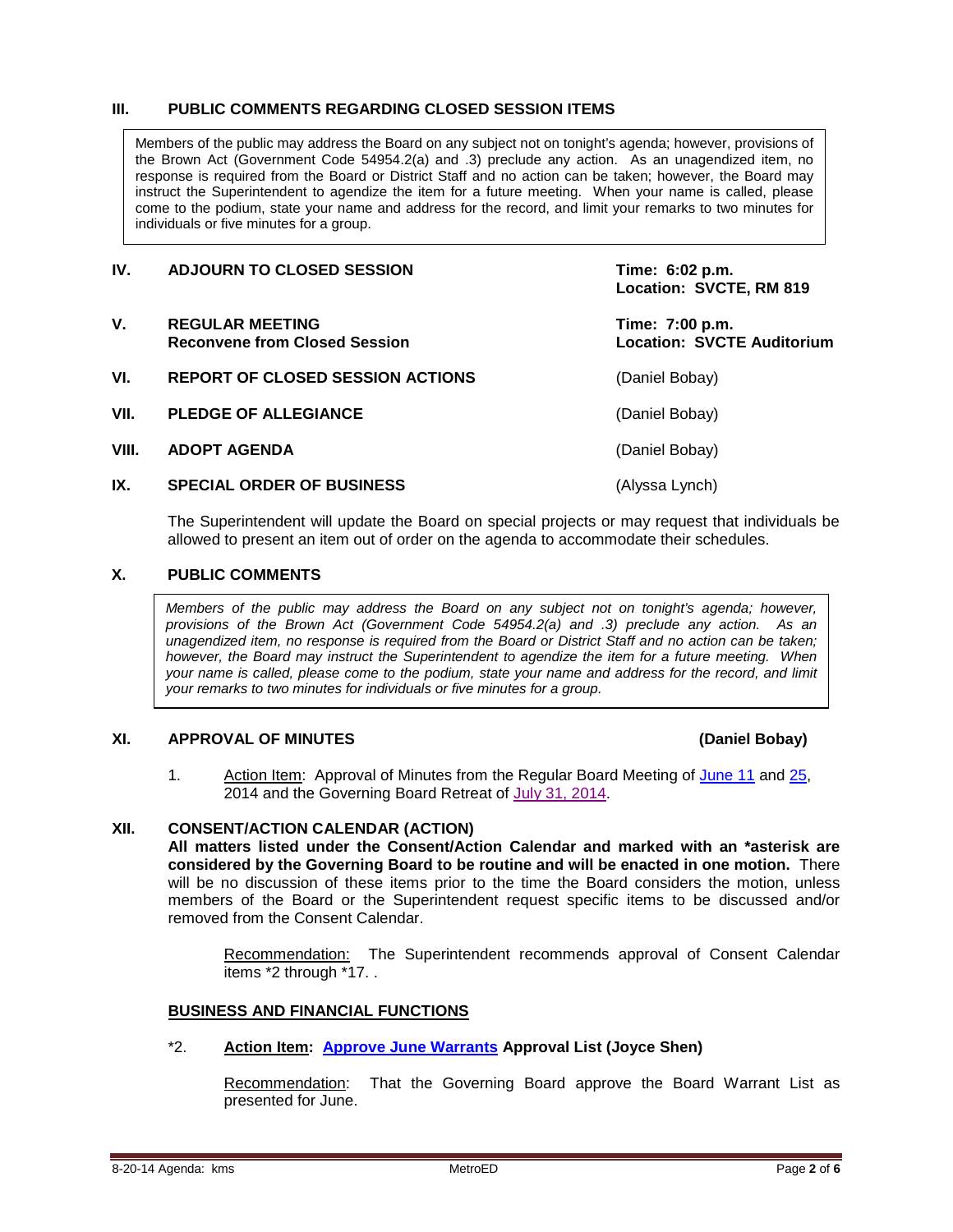# \*3. **Action Item: [Approve July Warrants](http://fbsd.metroed.net/ksmith/Board_Agenda/08-20-14BoardAgenda/Item-03.pdf) Approval List (Joyce Shen)**

Recommendation: That the Governing Board approve the Board Warrant List as presented for July.

# \*4. **Action Item: [Surplus Items](http://fbsd.metroed.net/ksmith/Board_Agenda/08-20-14BoardAgenda/Item-04.pdf) (Joyce Shen)**

Recommendation: That the Governing Board surplus the items listed in the Board packet.

## \*5. **Action Item: [Donations](http://fbsd.metroed.net/ksmith/Board_Agenda/08-20-14BoardAgenda/Item-05.pdf) Offered to District (Joyce Shen)**

Recommendation: That the Governing Board accept donations on behalf of the District.

\*6. **Action Item: [Renew Agreement](http://fbsd.metroed.net/ksmith/Board_Agenda/08-20-14BoardAgenda/Item-06.pdf) for Evening Campus Security Services (Debbie Fry)**

Recommendation: That the Governing Board approve the service agreement.

## \*7. **Action Item: [Call for Bids:](http://fbsd.metroed.net/ksmith/Board_Agenda/08-20-14BoardAgenda/Item-07.pdf) Building 200 & 600, Outside Restrooms Accessibility Upgrades (Scott Hall)**

Recommendation: That the Governing Board authorize a Call for Bids for an accessibility upgrade to the outside restrooms in building 200 & 600.

# \*8. **Action Item: [Resolution #01-08-20-14](http://fbsd.metroed.net/ksmith/Board_Agenda/08-20-14BoardAgenda/Item-08.pdf) Authorizing Designated Management Personnel to Sign Official Electronic Funds Transfer Forms of the District (Debbie Fry)**

Recommendation: That the Governing Board adopt Resolution #01-08-20-14 authorizing the specified individuals to sign all official electronic funds transfer forms on behalf of the District and authorize the filing of said signatures with the County Controller's Office.

# \*9. **Action Item: [Resolution #02-08-20-14](http://fbsd.metroed.net/ksmith/Board_Agenda/08-20-14BoardAgenda/Item-09.pdf) Authorizing Designated Management Personnel to Sign Orders Drawn Upon the Funds of the District (Debbie Fry)**

Recommendation: That the Governing Board approve Resolution #02-08-20-14 authorizing the designated District employees to sign orders drawn upon the funds of the District.

#### \*10. **Action Item: [Transportation Contract:](http://fbsd.metroed.net/ksmith/Board_Agenda/08-20-14BoardAgenda/Item-10.pdf) First Student, Inc. (Debbie Fry)**

Recommendation: That the Governing Board approve the one-year-transportationservices contract between MetroED and First Student, Inc.

#### **PERSONNEL FUNCTIONS**

# \*11. **Action Item: [Personnel Assignment](http://fbsd.metroed.net/ksmith/Board_Agenda/08-20-14BoardAgenda/Item-11.pdf) Order #2 (Debbie Fry)**

Recommendation: That the Governing Board approve four resignations, one leave of absence, and two transfers.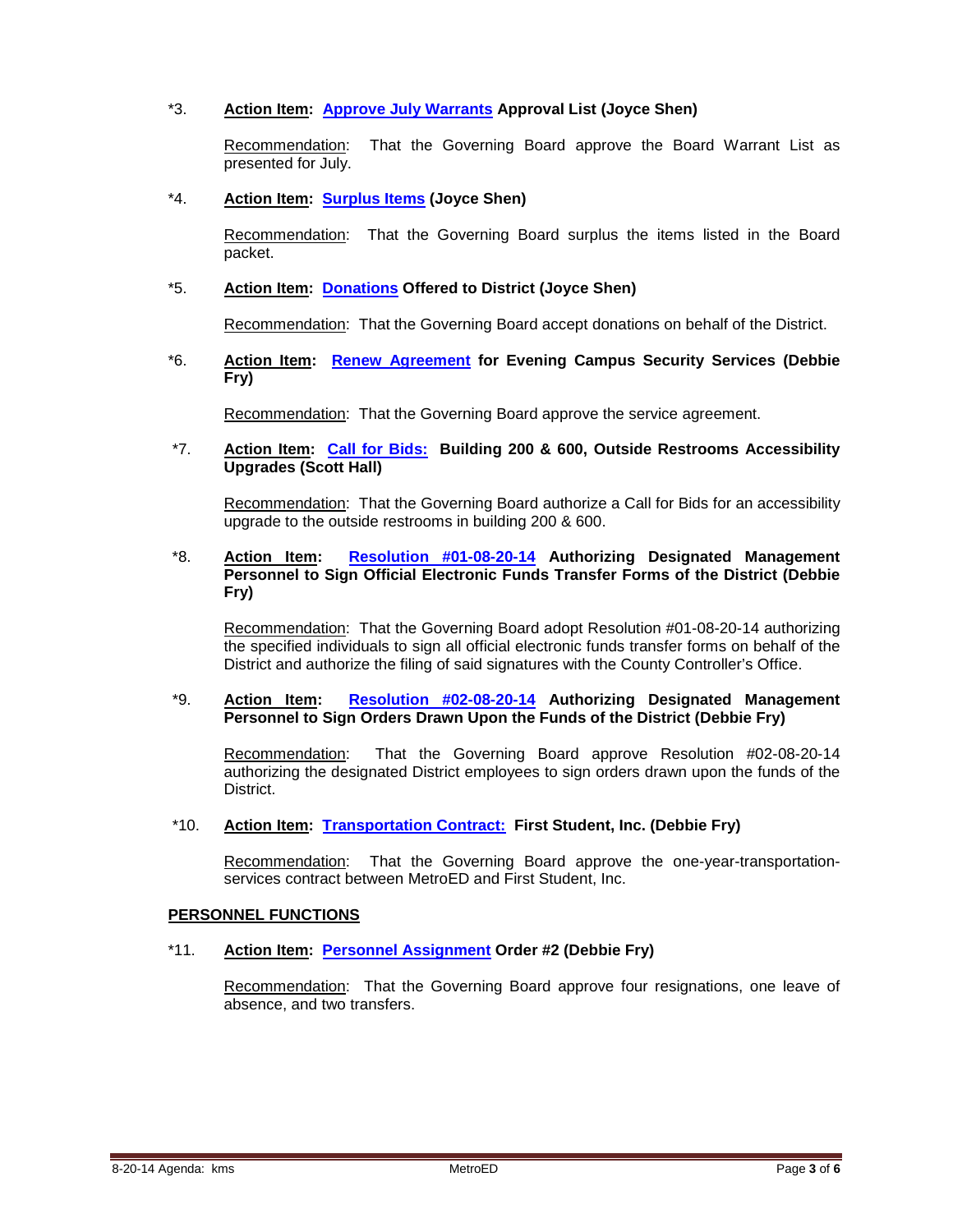# \*12. **Action Item: [Approve Salary](http://fbsd.metroed.net/ksmith/Board_Agenda/08-20-14BoardAgenda/Item-12.pdf) Schedules for each of the Employee Groups for Fiscal Year 2014-15 (Debbie Fry)**

Recommendation: That the Governing Board approve the Salary Schedules for Certificated and Classified employees for fiscal year 2014-15.

# \*13. **Action Item: [Certificated Personnel](http://fbsd.metroed.net/ksmith/Board_Agenda/08-20-14BoardAgenda/Item-13.pdf) Stipends (Debbie Fry)**

Recommendation: That the Governing Board approve ten stipends for Silicon Valley Career Technical Education Teachers for the 2014-15 school year.

#### **INSTRUCTIONAL AND STUDENT FUNCTIONS**

#### \*14. **Action Item: [Approve Williams](http://fbsd.metroed.net/ksmith/Board_Agenda/08-20-14BoardAgenda/Item-14.pdf) Uniform Complaint Procedures Report (Debbie Fry)**

Recommendation: That the Governing Board approve the quarterly report on the Williams Uniform Complaint Procedures.

\*15. **Action Item: [Agreement to Fund Services](http://fbsd.metroed.net/ksmith/Board_Agenda/08-20-14BoardAgenda/Item-15.pdf) for CalWORKs Recipients in the Morgan Hill Unified School District (Suzi Glass)**

Recommendation: That the Governing Board approve the agreement to provide services for recipients who are referred to MetroED and Morgan Hill Unified School District, by the Department of Social Services of the county of Santa Clara.

\*16. **Action Item: [ROCP Course Review](http://fbsd.metroed.net/ksmith/Board_Agenda/08-20-14BoardAgenda/Item-16.pdf) – Carpentry Apprenticeship & Roofing Apprenticeship (Marianne Cartan)**

Recommendation: That the Governing Board review the information regarding the list of ROCP courses.

# \*17. **Action Item: [Community Classroom](http://fbsd.metroed.net/ksmith/Board_Agenda/08-20-14BoardAgenda/Item-17.pdf) Agreements (Marianne Cartan)**

Recommendation: That the Governing Board approve the agreements to provide on-thejob clinical training to Silicon Valley Career Technical Education medical students.

# **END OF CONSENT ITEMS**

#### **XIII. INFORMATION ITEMS**

18. **Information Item: [MetroED Foundation](http://fbsd.metroed.net/ksmith/Board_Agenda/08-20-14BoardAgenda/Item-18.pdf) LeRoy R. Morell Trust Investment Report by John Moore, LPL Financial and John Sellarole, MetroED Foundation Vice President (Alyssa Lynch)**

Recommendation: That the Governing Board review the presentation on the MetroED Foundation's Investment portfolio.

19. **Information Item: [Affordable Care](http://fbsd.metroed.net/ksmith/Board_Agenda/08-20-14BoardAgenda/Item-19.pdf) Act (Debbie Fry)**

Recommendation: That the Governing Board receive information on the Affordable Care Act.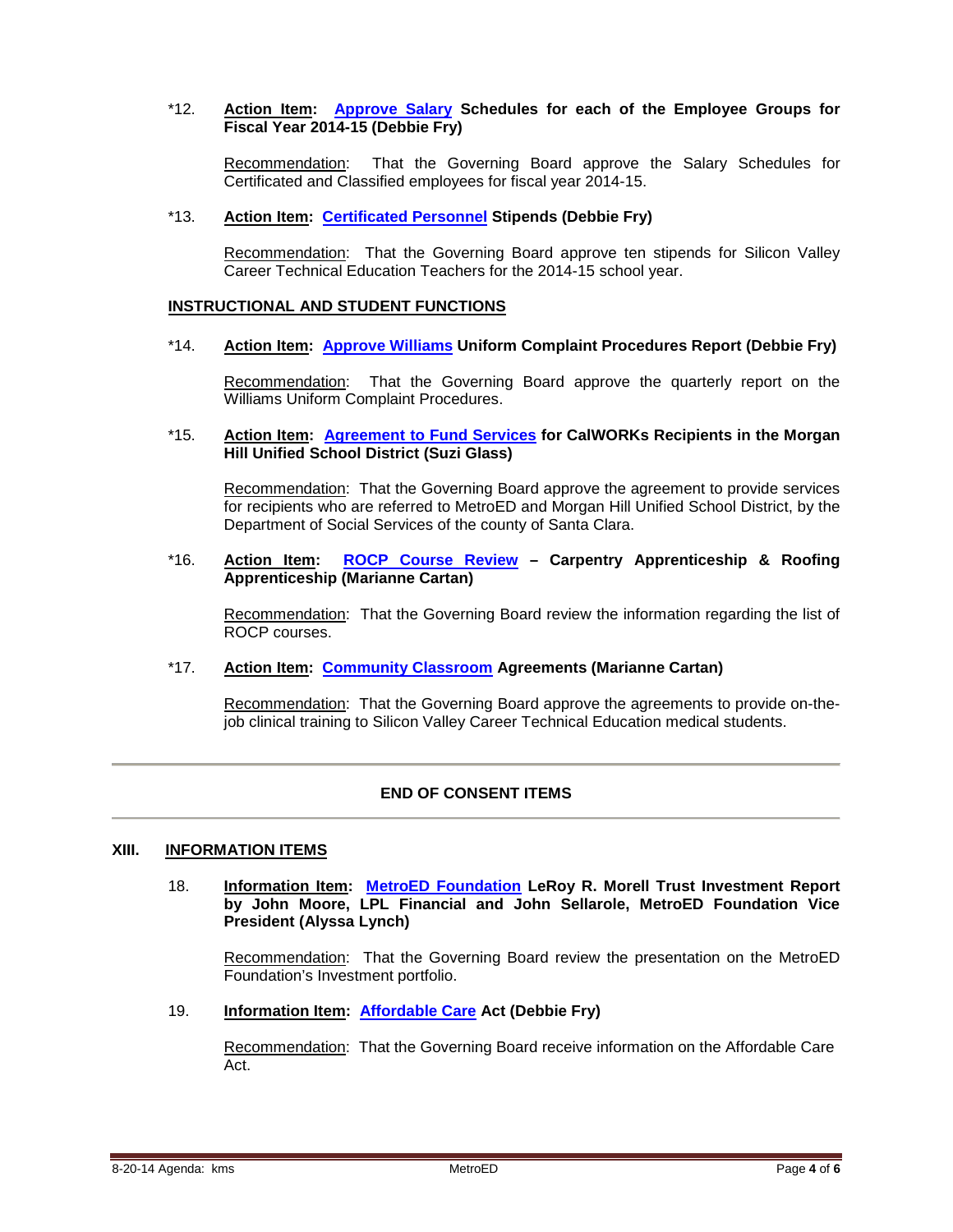# 20. **Information Item: [Legislative Update](http://fbsd.metroed.net/ksmith/Board_Agenda/08-20-14BoardAgenda/Item-20.pdf) (Alyssa Lynch)**

Recommendation: That the Governing Board receive the Legislative Update information.

# **END OF INFORMATION ITEMS**

## **XIV. ACTION ITEMS AND REPORTS**

## **BOARD AND ADMINISTRATIVE FUNCTIONS**

#### 21. **Action Item: [Organization of Staff](http://fbsd.metroed.net/ksmith/Board_Agenda/08-20-14BoardAgenda/Item-21.pdf) for 2014-15 (Debbie Fry)**

Recommendation: That the Governing Board ratify the proposed MetroED organizational structures for the 2014-15 school year.

## 22. **Action Item: [CSBA Nomination](http://fbsd.metroed.net/ksmith/Board_Agenda/08-20-14BoardAgenda/Item-22.pdf) for Directors-at-Large: Asian Pacific Islander and Hispanic (Alyssa Lynch)**

Recommendation: That the Governing Board make one or more nominations, or choose not to nominate anyone for the CSBA Director-at-Large positions.

#### **BUSINESS AND FINANCIAL FUNCTIONS**

--None--

# **PERSONNEL FUNCTIONS**

--None--

# **INSTRUCTIONAL AND STUDENT FUNCTIONS**

--None--

# **XV. EXECUTIVE REPORT/ADMINISTRATIVE REPORTS**

Superintendent Alyssa Lynch, CBO Debbie Fry, the SVAE Principal and SVCTE Program Director will have recent **significant** information to present to the Governing Board on topics not on the agenda. (3 Minute limitation)

- **Oral Report: SVAE Principal Suzi Glass**
- **Oral Report: SVCTE Director Marianne Cartan**
- **Oral Report: MetroED CBO Debbie Fry**
- **Oral Report: MetroED Superintendent Alyssa Lynch**

# **XVI. BOARD COMMENTS** (Daniel Bobay)

Individual Board members may report on: visits to schools, programs, conferences, meetings attended and/or items of interest to the public. A board member may wish to express a concern or observation about a topic not appearing on the agenda, or request items to be scheduled on a future agenda.

8-20-14 Agenda: kms **MetroED** Page **5** of **6**